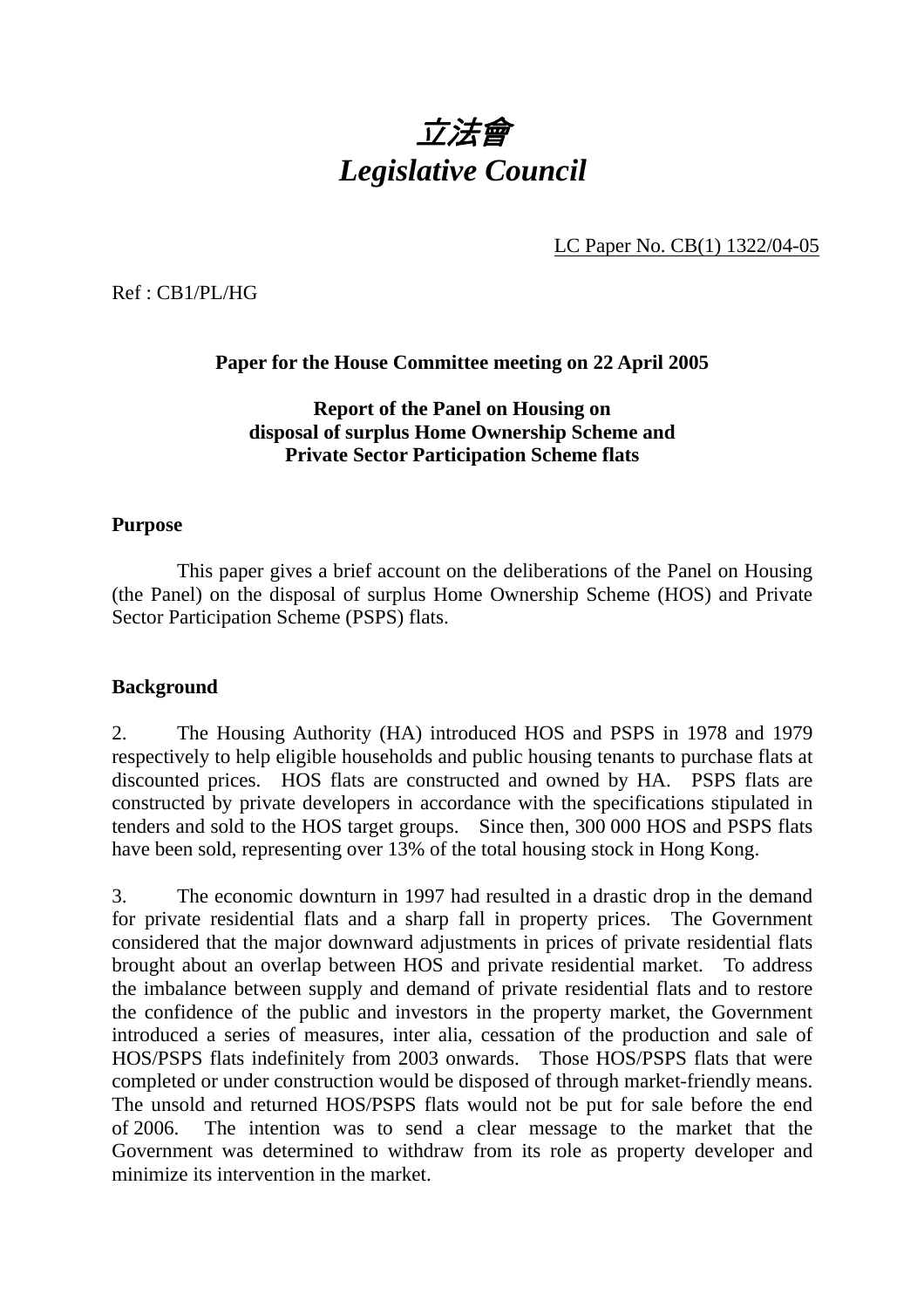#### **Discussion by the Panel**

4. The Panel held a series of meetings in the last legislative session to discuss the disposal of surplus HOS and PSPS flats. Members noted that unsold/returned HOS flats and unsold blocks in partially occupied/sold HOS courts would continue to be sold to Green Form applicants as the land grants concerned restricted the use of these flats to HOS purpose only. However, these flats would not be put up for sale as subsidized housing before the end of 2006. They considered such an arrangement a waste of resources since the suspended sale would not only result in loss of income but also incur substantial costs for maintaining these flats. This would further aggravate the financial hardship faced by HA. In view of the gradual revival of economy, including the property market, and the increased aspiration of home ownership of the public, members called on the Administration to resume sales of unsold/returned HOS flats and unsold blocks in partially occupied/sold HOS courts by phases. They held the view that the impact of resuming sale of these flats on the property market would be small. At the Panel meeting on 3 November 2003, members passed the following motion –

"that this Panel urges the Administration to sell the HOS flats under Lists A and B referred to in LC Paper No. CB(1) 190/03-04(03) to Green Form applicants as soon as possible."

For ease of reference, the said Lists A and B are attached in the **Appendix**.

5. The subject was discussed again by the Panel in the current session on 12 April 2005, members were disappointed that the Administration had declined to consider resuming sales of the said categories of HOS flats despite repeated requests by the Legislature. To reflect the unanimous view of the Panel in the last and current sessions, members passed the same motion referred to in the preceding paragraph. Some members also considered that the matter should be escalated to a higher level, and that a request should be put to the Chairman of the House Committee to reflect the Panel's view on resumption of sales of HOS flats to the Chief Secretary for Administration.

#### **Advice sought**

6. Members are invited to support the Panel's request in paragraph 5.

Prepared by Council Business Division 1 Legislative Council Secretariat 21 April 2005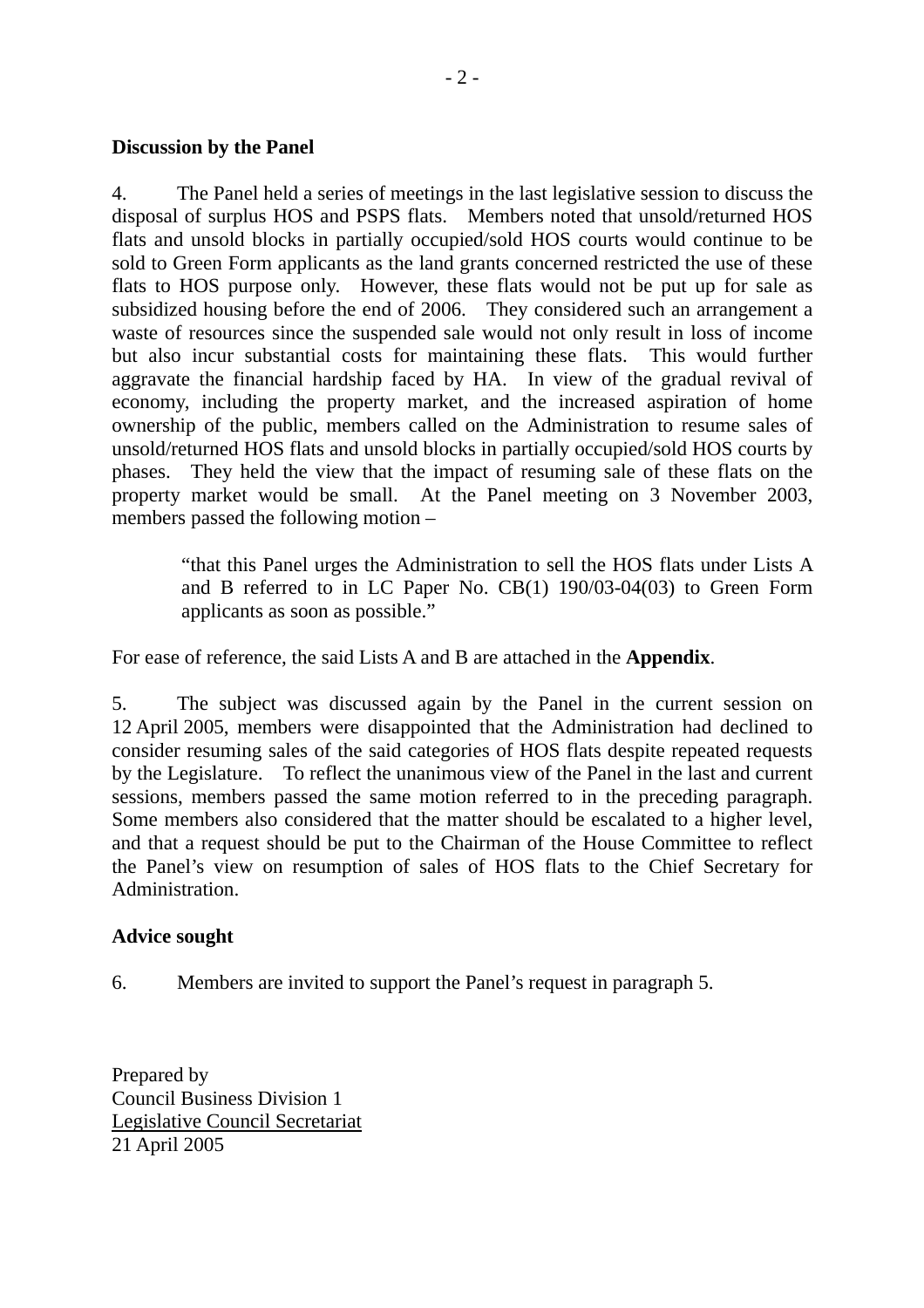| <b>Projects</b>                                                                      | <b>No. of flats</b> |  |
|--------------------------------------------------------------------------------------|---------------------|--|
| <b>Phase 24A unsold flats</b>                                                        |                     |  |
| Lei On Court<br>Stage 1<br>(Lam Tin)                                                 | 382                 |  |
| Yu Chui Court<br>Stage 2<br>(Shatin)                                                 | 433                 |  |
| Ka Keng Court<br>(Tai Wai)                                                           | 276                 |  |
| <b>Returned flats in various courts</b><br><i>(Position as at 30 September 2003)</i> | 4789                |  |
| <b>Total:</b>                                                                        | 5880                |  |

# **List A – Individual unsold or returned flats in HOS blocks**